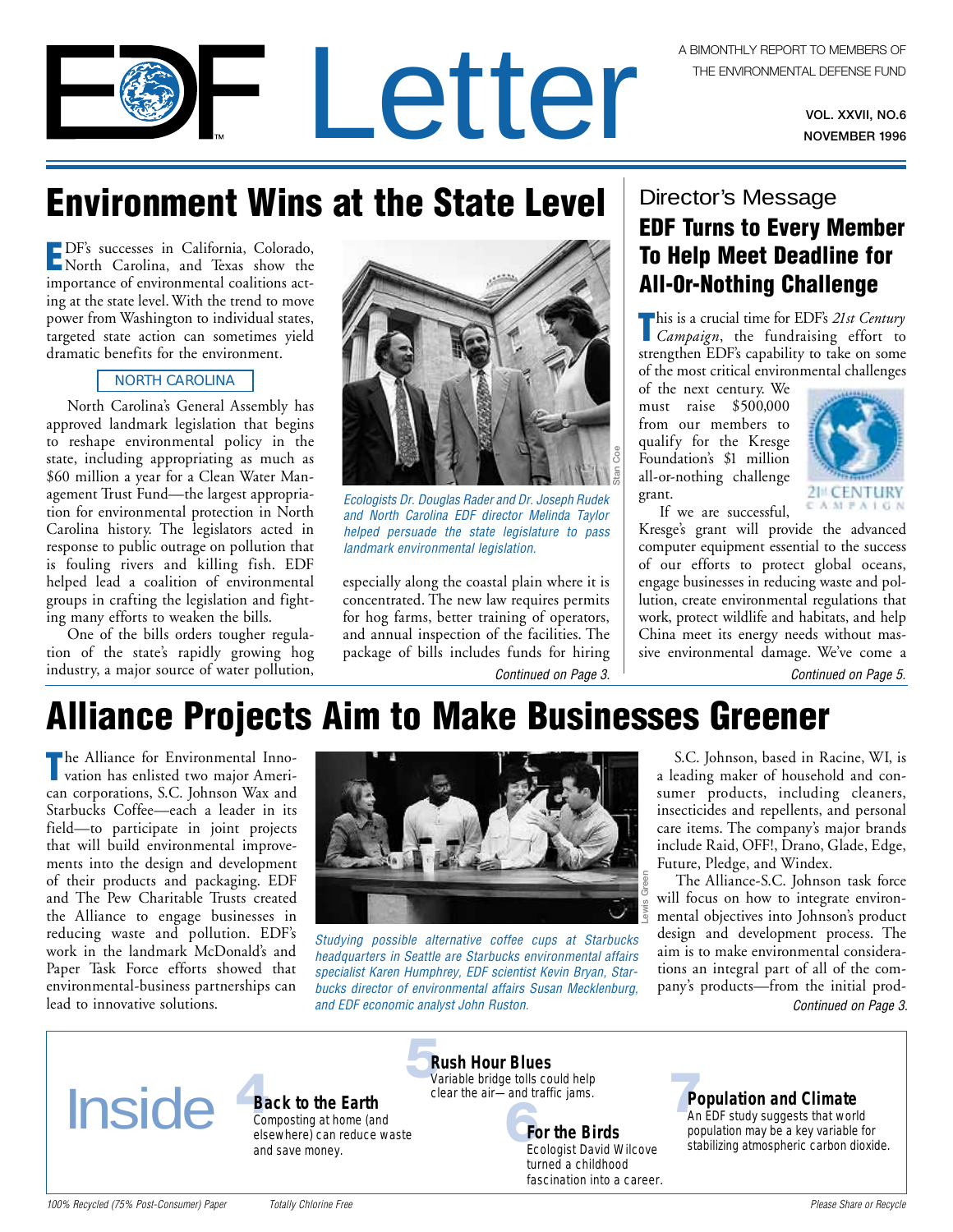# **E®F News Briefs**

### **South Texans Strongly Prefer Clean Electric Energy Future**

Texas electricity customers prefer solar and wind energy and energy efficiency above all other options, according to recent polls conducted by three Texas utility companies. The polls asked consumers how the companies, West Texas Utilities, Southwestern Electric Power Company, and Central Power and Light, should meet new demand for electric power over the next several years.



EDF's energy program is working to give consumers practical options for clean energy, such as this West Texas wind farm.

Scientifically selected customers were polled both before and after they had an opportunity to deliberate among themselves and ask questions of experts. EDF energy program manager Karl R. Rábago served as an expert on renewable energy and environmental concerns.

When asked which options the utilities should pursue first and second, over half the customers chose efficiency and renewables—far more support than for fossil fuel and imported power options. Customers were also willing to pay more for clean energy and expressed strong concerns about global warming and air pollution problems.

"These poll results send a strong message to utilities about what it takes to satisfy customers," said Rábago. "Everyone says customers will rule in the competitive future. These companies and the Public Utility Commission now have an opportunity to make that slogan into reality."

### **New Approach to Restoring the San Francisco Bay and Delta**

A technical report prepared by EDF and The Bay Institute of San Francisco outlines a new scientific framework for measuring the health of the entire San Francisco Bay-Delta-River system. The proposed set of ecological indicators represents a major departure from the old approach of measuring the success of individual small projects piecemeal.



A new approach, which EDF helped develop, considers the San Francisco Bay-Delta ecosystem as a whole rather than piecemeal.

The report, *Restoration of the San Francisco Bay-Delta-River System: Choosing Indicators of Ecological Integrity*, is being used by the Federal/State consortium responsible for designing an ecosystem restoration plan under the 1995 Bay-Delta Accord. EDF attorney John Krautkraemer negotiated the accord shortly before his death.

## **Get EDF Letter Online**

The full text and graphics of *EDF Letter*, as well as other EDF publications, are available on the World Wide Web at www.edf.org. Members who read the newsletter online can opt not to receive it by mail, simply by sending an e-mail request to members@edf.org.

"One day, all non-profit organizations will have well-designed and useful sites on the Web," said the online magazine *Better World* recently. "Let's hope that they look at EDF's example."

## **Tripp Named to Task Force on Closing Fresh Kills Landfill**

EDF General Counsel James T.B. Tripp is serving on a task force to find alternative ways of managing the 13,000 tons per day of New York City solid waste that are now being dumped at the notorious Fresh Kills Landfill, the largest in the city. The state and city have agreed to close Fresh Kills by the end of 2001. The issue is how much of this waste will be exported and how much recycled.

Tripp and Barbara Warren of Staten Island, the other environmentalist named to the Task Force, are urging a major reorientation of the city's solid waste strategy, away from disposal and toward intensive recycling and waste reduction strategies, including composting of food and yard waste and use of economic incentives to increase recycling. (*See related article on page 4.*)

## **BECAUSE OUR FUTURE DEPENDS ON IT.....**



Your gift of stocks, bonds, or mutual funds will help EDF confront some of the most critical environmental challenges now and in the next century: air and water pollution, loss of wildlife and habitat, global climate change.

And, you'll benefit by: - avoiding capital gains tax - receiving an immediate income tax deduction - avoiding probate costs

**Please help us provide for the future by providing for yours.**

For more information or a personal proposal, please contact:

**Anne B. Doyle, Dir. of Planned Giving, EDF Box 66, 257 Park Avenue South, New York, NY 10010 (Phone 212-505-2100 or e-mail: doyle@edf.org.)**



Editor: Norma H. Watson Assoc. Editor: Tim Connor ©1996 Environmental Defense Fund, Inc. Published at NY, NY ISSN 0163-2566

**Visit EDF Online at www.edf.org**

**National Headquarters** 257 Park Avenue South New York, NY 10010 212-505-2100

**Capital Office** 1875 Connecticut Ave., NW Washington, DC 20009 202-387-3500

**California Office** 5655 College Avenue Oakland, CA 94618 510-658-8008

**Membership Line:** 202-387-3525 Fax: 202-234-6049 Internet: members@edf.org

**Rocky Mountain Office** 1405 Arapahoe Avenue Boulder, CO 80302 303-440-4901

**North Carolina EDF** 128 East Hargett Street Raleigh, NC 27601 919-821-7793

**Texas Office** 44 East Avenue Austin, TX 78701 512-478-5161

**Project Office** 6 Faneuil Hall Marketplace Boston, MA 02109 617-723-2996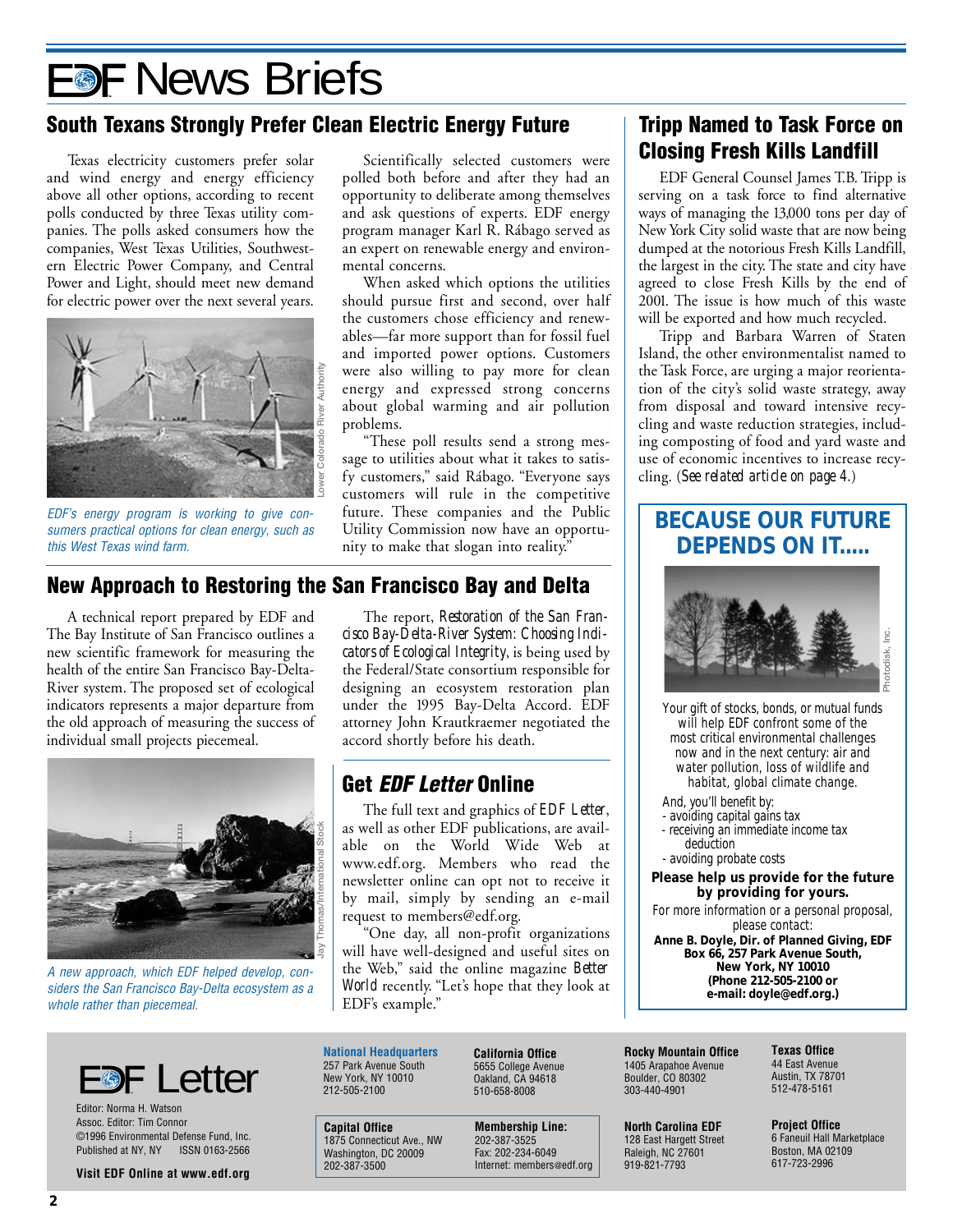## <span id="page-2-0"></span>**Coalitions of National and State Groups Win Important Victories Together**

Continued from page 1.

more hog farm inspectors as well as for cleaning up the Neuse River and other polluted waters, restoring and protecting wetlands, and protecting still-pristine waters.

NCEDF director Melinda Taylor praised the General Assembly action. "The bills passed this session are a critical step toward long-term management that will protect and restore the state's drinking water, fishing, and recreational resources," Taylor said.

#### CALIFORNIA

EDF helped lead a wide coalition of California environmental, farm, and business interests in negotiating a \$995-million environmental restoration bond issue. Labeled the Safe, Clean, Reliable Water Supply Act, it won overwhelming statewide bipartisan support from legislators and from Gov. Pete Wilson. It goes before voters as Proposition 204, in November.

Prop. 204, the state's biggest water bond in



California state capitol at Sacramento

a generation, would earmark more than \$600 million for direct environmental restoration efforts throughout the San Francisco Bay-Sacramento/San Joaquin Delta watershed. It also includes funds for erosion control above Lake Tahoe and for wastewater reclamation and water conservation projects.

"Voter approval of Prop. 204 would be an especially big boost to the environment of the most important estuarine watershed on the Pacific Coast," said Thomas J. Graff, an EDF attorney and early leader in the coalition.

EDF analyst David Yardas sees similarities in how EDF and other environmental and taxpayer groups thwarted Congressional efforts to authorize the massive Auburn Dam on California's American River and to turn back the clock on the 1992 Central Valley Project Improvement Act. "This sends a clear signal that there's a way to get things done—by rolling up our sleeves and working together—as an alternative to continued conflict and gridlock," he said.

#### COLORADO

EDF and Colorado's other conservation organizations teamed up to defeat several extreme bills before the Colorado General Assembly in 1996 and forged a bipartisan consensus to support a strong new clean air plan.

The legislature considered nine "takings" bills that would have limited local governments' authority to adopt land use plans and zoning ordinances, even though Colorado is one of the nation's fastest growing states and its citizens are insisting that local governments help plan for sensible growth. EDF attorney Jim Martin played a

key role in a wide coalition that defeated all but one of the bills and convinced Gov. Roy Romer to veto the bill that passed both houses. The coalition also helped defeat legislation that would have made it more difficult to clean up Colorado's air.

In a major legislative success, EDF led a bipartisan effort to establish a state-based program for protecting air quality within pristine areas. Although the Federal Clean Air Act provides a means to protect visibility in "class 1" pristine areas such as national parks and wilderness, there is no comparable program to protect these areas from such pollution as acid rain. Under the new program, if Colorado gets Federal notice that air pollution is damaging a class 1 area, the state must promptly confirm the pollution, identify its sources, and develop a plan to reduce it. "This isn't a perfect bill," Martin said, "but it is a major step forward and demonstrates that we can build bipartisan coalitions to protect the West's natural resources."



Over the opposition of private utilities in Texas, EDF helped pass a utility reform law to provide significant environmental and consumer benefits. This law—EDF's top priority in the 1995 Texas legislative session—requires utilities to compare up front the costs, including the environmental costs, of all reasonable alternatives (such as renewable energy and energy efficiency) to meet energy needs. It also requires, for the first time, real and timely public participation in the process.

[Continued on page 8.](#page-7-0) As an outcome of this law, the Texas Public Utility Commission can reward util-

## **Making Environmental Considerations an Integral Part of Businesses**

#### Continued from page 1.

uct concept through development, production, packaging, and marketing.

"Ultimately, we want to show how building environmental factors into product development from the outset can meet consumers' needs with less harm to the environment," said Jackie Prince Roberts, the Alliance's associate director.

#### **The Double-Cup Problem**

Starbucks is the leading national retailer of gourmet coffee with more than 900 stores that sell hot coffee, coffee-based cold drinks, pastries, sandwiches, coffee beans, coffee makers, and accessories. It aims to have 2,000 stores by the year 2000.

The Alliance-Starbucks joint task force will try to solve the company's "doublecup" problem: having to deliver one serving of take-out hot coffee in two disposable cups to insure customers' comfort. The project's first priority will be to maximize the use of reusable cups in the Starbucks system, for in-store customers as well as commuters and people working near Starbucks stores. The Alliance-Starbucks team will also recommend different single-use cup materials to reduce the environmental impacts of the virgin, bleached paperboard now being used.

The Alliance hopes that solving Starbucks's double-cup problem will lead to a range of other initiatives, potentially covering additional types of packaging, store construction, and coffee growing and processing, for example.

"We believe Starbucks can enhance its customers' experience by further integrating the environment throughout its operations," said Alliance director Ralph Earle, a member of the EDF-Starbucks team. "This project has the potential to set a new standard for environmental leadership in the retail and service sectors."

The Alliance intends all of its projects to produce measurable environmental and business benefits. Its aim is to create models and methods that other businesses will adopt to the benefit of both the environment and the economy.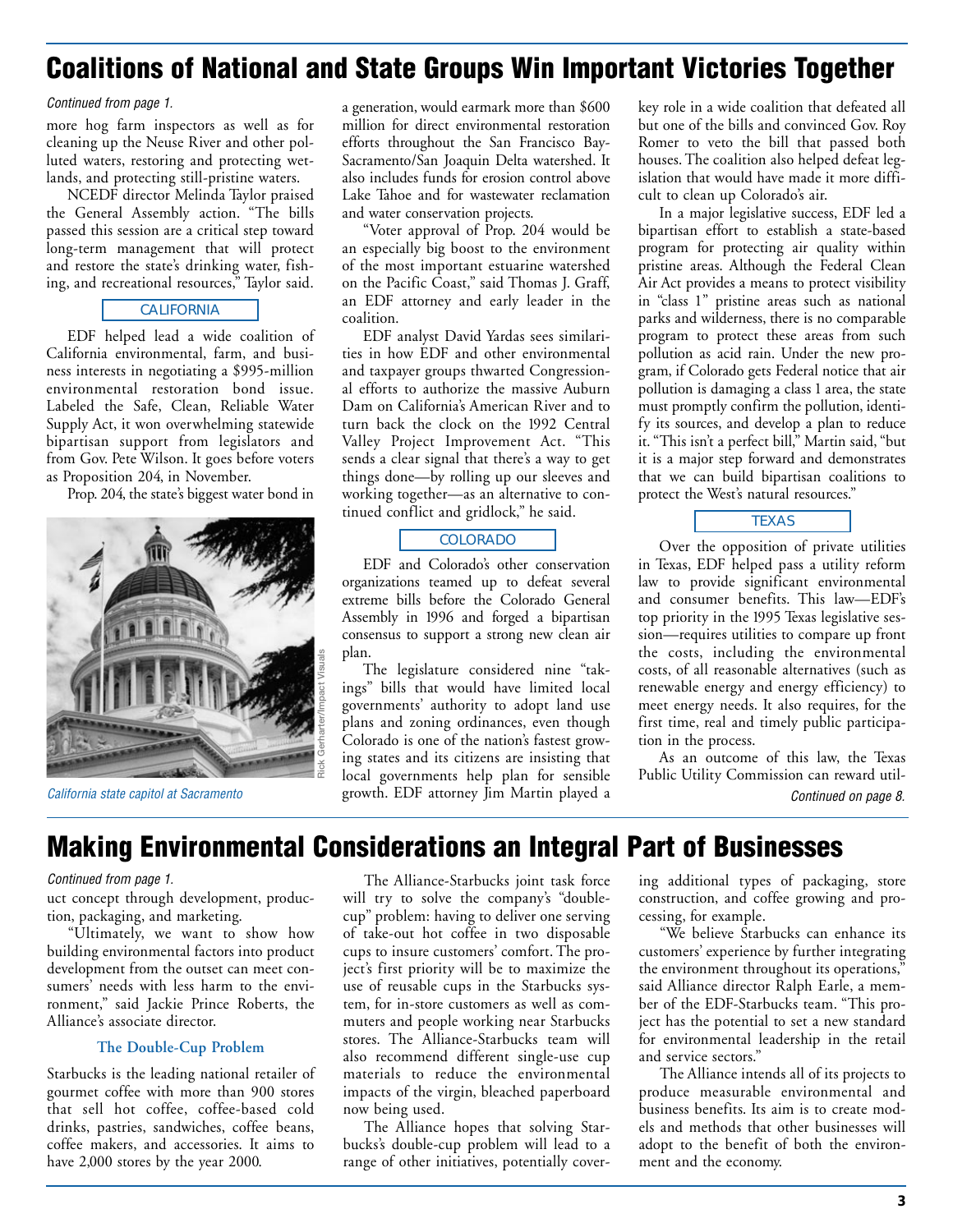# <span id="page-3-0"></span>E<sup>®</sup>F Column **Community Composting Starts from the Ground Up**

By EDF General Counsel James T. B. Tripp and EDF Founding Trustee Arthur P. Cooley.

**M** ost municipalities in the U.S. now have<br>programs for recycling various kinds of paper, cardboard, and plastic, metal, and glass containers. These materials are centrally collected and processed for efficient transport to mills and factories that use them to make new products.

Another major component of municipal solid waste is organic waste: food, grass clippings, leaves, and woody debris. Food waste typically constitutes 10% to 15% of municipal solid waste by weight; yard waste from 4% in New York City to well over 20% in suburban areas. Together, food and yard wastes make up over 20% of municipal solid waste. Thus there is good reason for municipalities to look closely at efficient management of organic wastes. Although many municipalities have yard waste composting programs, only a few cities, such as Seattle and Los Angeles, have initiated municipally supported food waste composting programs.

Landfilling or incinerating food and yard wastes is expensive and creates environmental problems. Organic wastes can be centrally collected and composted, but unlike recyclables—there are powerful reasons for managing them decentrally, ideally at the individual sites where they are generated. Composted organic matter can be used on-site, in home and community gardens, parks, or around trees. Composting on site also avoids municipal collection—often the most expensive step in managing solid waste—and disposal and other costs.

EDF is testing on-site composting in two settings: one in the small suburban community of Bellport in the Town of Brookhaven on Long Island, where EDF was founded in 1967; the other in urban New York City.

The Village of Bellport has embarked on a home composting program that will create tons of organic matter for local gardens while diverting a significant amount of waste from an incinerator. The program began two years ago, with creation of a Compost Committee, chaired by Tripp, with Cooley and two EDF members, Dava Stravinsky and Anthony Graves—both composting experts—as members. Working with Bellport Mayor Frank Trotta, we set up a pilot home food waste composting project involving 16 families who received a free

composter in return for agreeing to weigh and compost their kitchen wastes, weigh their non-recyclable curbside mixed waste, attend a training session, and prepare monthly reports.

This eight-month pilot project found that about 30% of the mixed waste otherwise destined for the incinerator went into the composter. Many participants found that, after composting in combination with Bellport's existing recycling program, they had little garbage remaining. Just as important, they reported few problems. Encouraged by these results, the village agreed to expand the program. Working with its Compost Committee, it offered a composter for \$10 (far below cost) to any household that agreed to use it for food waste and attend a training session. More than 150 families signed up.

Last summer Mayor Trotta hired four students to visit residents and better explain the recycling and home composting efforts and the costs of different waste disposal techniques. More families have since expressed interest in participating in the program. Our goal is 25% of households participating this year and 50% by 1998.

#### **Village Will Reap Savings**

Bellport has endorsed the program both because of the breadth of resident support and potential cost savings. Each ton of food and yard waste handled on site means one less ton sent to an incinerator or landfill. Since Bellport households generate about 300 tons of food waste per year, the potential savings in disposal fees (currently \$65 a ton) and collection costs should allow Bellport to recover its one-time investment in composters within a year. Future savings could also come from reducing the current two weekly mixed-garbage pick-ups to one. Combined, these savings could reduce Bellport's annual budget by more than 3%.

We believe that this is the first time a municipality in New York State has embraced home-based food composting with enthusiasm and support, and the State Department of Environmental Conservation has honored Bellport's innovative approach with a special award. The program's environmental benefits and cost savings have caught the interest of other Long Island communities, and we hope the program will serve as a

model for others. The key to its success has been a municipality that is willing to offer financial incentives out of potential waste disposal savings, a small citizens committee



Working with a backyard composter are Bellport Compost Committee members Jim Tripp, Dava Stravinsky, and Art Cooley.

including some composting experts, and an informed citizenry.

#### **Composting In An Urban Setting**

In New York City, Tripp chairs the Compost Committee of the Citywide Recycling Advisory Board set up under the City's recycling law. We have focused initially on urban institutions with space to conduct pilot on-site composting of food as well as yard waste. We are working closely with a number of grassroots and educational organizations, including City Green, Open Road of New York, the New York Botanical Garden's composting program, the Gaia Institute, and the Frederick Douglass Academy, a school in Harlem. These organizations are testing a variety of on-site composting demonstration methods and technologies, and we have advocated for strong budgetary support for the projects before the City Department of Sanitation and the New York City Council.

Decentralized and on-site food and yard waste composting programs have tended to take a back seat to recycling programs. The real energy behind composting programs comes from small firms, grassroots organizations, and citizen enthusiasm. In both Bellport Village and New York City, we have found that cooperation between a national environmental organization, municipal officials, and grassroots groups is not only possible but productive in solving environmental problems.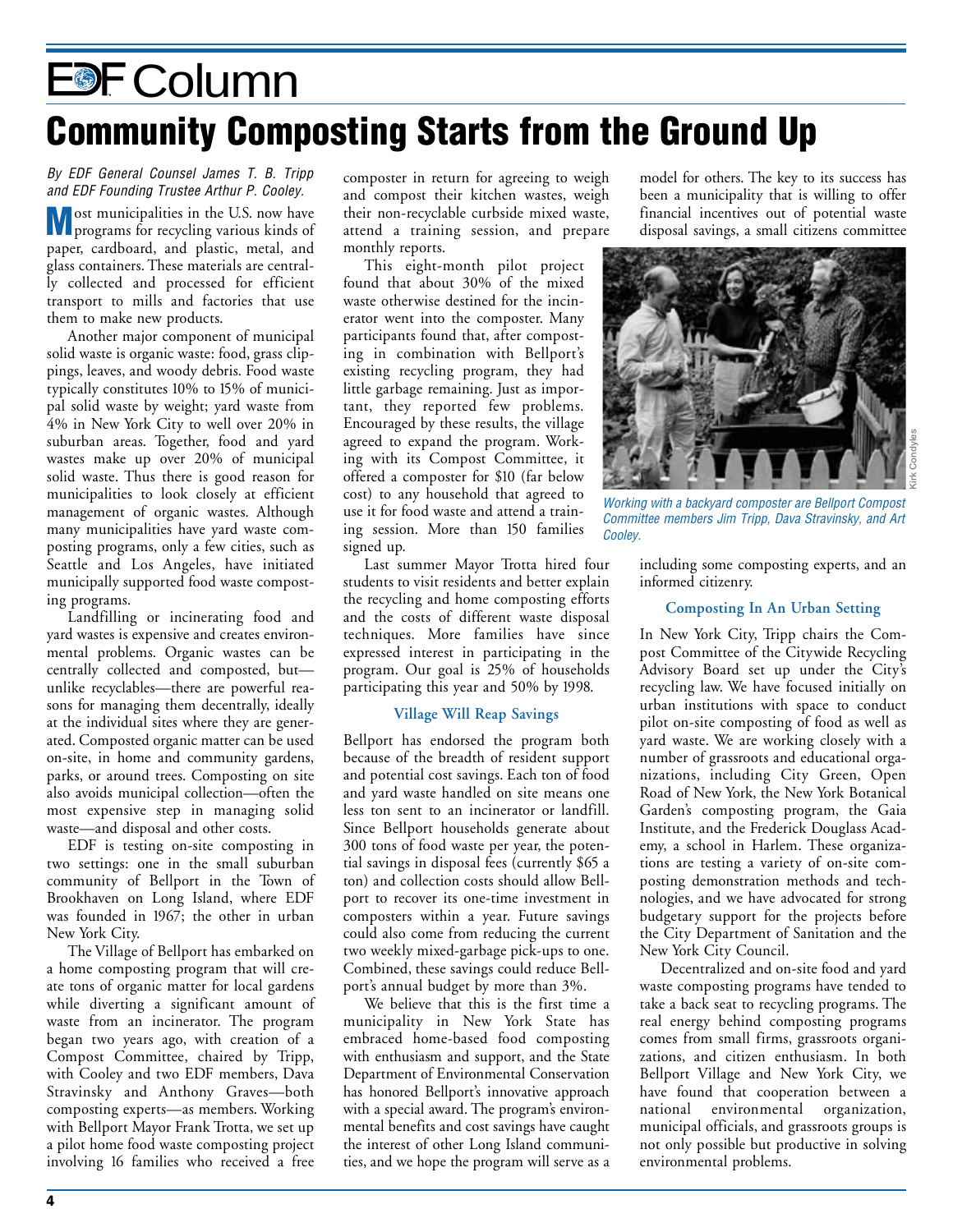## <span id="page-4-0"></span>**Director's Message: 21st Century Campaign Needs Every Member's Help**

#### Continued from page 1.

long way. *The 21st Century Campaign* has already received \$11 million in gifts from foundations and individuals, and with addi-



tional projected major gifts we think we can come within \$500,000 of the \$15 million goal. But unless we reach the full goal, we will not receive any part of

Fred Krupp Executive Director the Kresge grant. That's why I'm turning to each and every

member to help close

the gap. I hope you will help us reach our membership goal of \$500,000 *by December 31* to let us take advantage of this all-important opportunity.

Every gift, large or small—from \$10 to \$10,000—is critical at this stage of the campaign. Any gift you make now to the Kresge challenge campaign will help us qualify for Kresge's \$1 million grant.\*

**Tools for the New Century**

If we succeed in meeting the Kresge challenge, EDF's scientists and economists will have the hardware and software they need to perform technical and economic analyses that are essential to solving environmental prob-



lems. Using advanced computer networks, we will be able to work with others—including traditional adversaries—to find "winwin" solutions that benefit both the environment and the economy.

#### **Your Gift Is Important**

Your special gift *before December 31* will help ensure EDF's effectiveness into the next century. Whether \$25 or \$2500, yours could be the gift that takes us over the top and unlocks the \$1 million Kresge grant!

I ask for the help of every member. Please join EDF in building an environmentally secure future, for the well-being of our world and future generations.

Trid Krupp

\*Since we are only permitted to count new and additional contributions that our members *designate* for the Kresge challenge, please use the specially marked reply envelope facing this page to make your gift.

## **Variable Tolls Can Cut Traffic Congestion and Smog**

**A**s a direct result of EDF efforts, variable tolls—higher at rush hours and lower at off-peak times or for car pools, vans, and buses—are being considered for use on highly congested bridges in both New York and California. Demand-based tolls offer drivers incentives to avoid rush hour travel and to use car pools and mass transit, thus reducing congestion and delays, saving motor fuel, and cutting air pollution.

The New York State Thruway Authority has agreed to study variable tolls and transit improvements on the Tappan Zee Bridge, a major Hudson River crossing north of New York City. EDF first urged peak-hour tolls on Hudson River bridges in 1977, with the support of Dr. William Vickrey, professor of economics at Columbia University and world-renowned authority on utility and transportation pricing.

The Tappan Zee toll for the general public is now \$2.50, but a discount allows most daily commuters who travel at times of peak traffic congestion to pay only \$1. Studies of Tappan Zee traffic problems have concluded that the commuter discount worsens congestion and have recommended its elimination.

For more than two years, a coalition of environmental groups that includes EDF, Federated Conservationists of Westchester County, and the Regional Plan Association, joined with business groups and public officials to urge toll reforms and expanded cross-Hudson travel alternatives.

Variable pricing, familiar in off-peak rates for telephones and electricity and lowseason travel, helps equalize demand and reduce the need for costly new equipment. "Demand-based pricing gives us better phone service and cuts travel and electric utility costs," said James T.B. Tripp, EDF general counsel who also serves as chair of the Tri-State Transportation Campaign coalition. "It can also help reduce traffic congestion and air pollution."

"The key to success," added EDF transportation specialist Michael Replogle, "will be to deliver better value for Thruway users—more travel options and chances to save money and time and reduce pollution." The Thruway Authority will talk to bridge users, regional officials, and the public to determine the best, most equitable strategies for dealing with the increasingly severe traffic problems before making any changes in bridge tolls.

#### **California Misses Opportunity**

California lawmakers, faced with the need for money to reinforce state-owned bridges against earthquakes, nearly passed legislation that would have doubled fares on all five bridges crossing San Francisco Bay, from \$1 to \$2. EDF urged them instead to consider charging variable tolls to improve traffic flow while raising funds—at least on the San Francisco-Oakland Bay Bridge, where nearly 30,000 vehicles cross daily during peak commuting hours.



Congestion pricing and alternative mass transit could reduce traffic tie-ups on the Tappan Zee Bridge north of New York City.

"A \$3 peak-hour toll, with off-hour discounts and no toll for car pools, would reduce traffic delays by 40% in morning rush hours," said EDF economist Michael Cameron. "An across-the-board \$1 toll hike does almost nothing to reduce congestion."

Although the Governor, many legislators, and a key business group endorsed variable tolls, they were removed from consideration by a key conference committee of the legislature. The *San Francisco Chronicle* said, "State lawmakers passed up a rare opportunity to...help pay for strengthening seven earthquake-prone bridges and reduce nightmarish congestion on the Bay Bridge and improve air quality."

EDF attorney Thomas J. Graff said, "The legislature's failure to pass a variable toll option dooms Bay Area commuters to suffer through ever more horrible traffic jams.We intend to change that."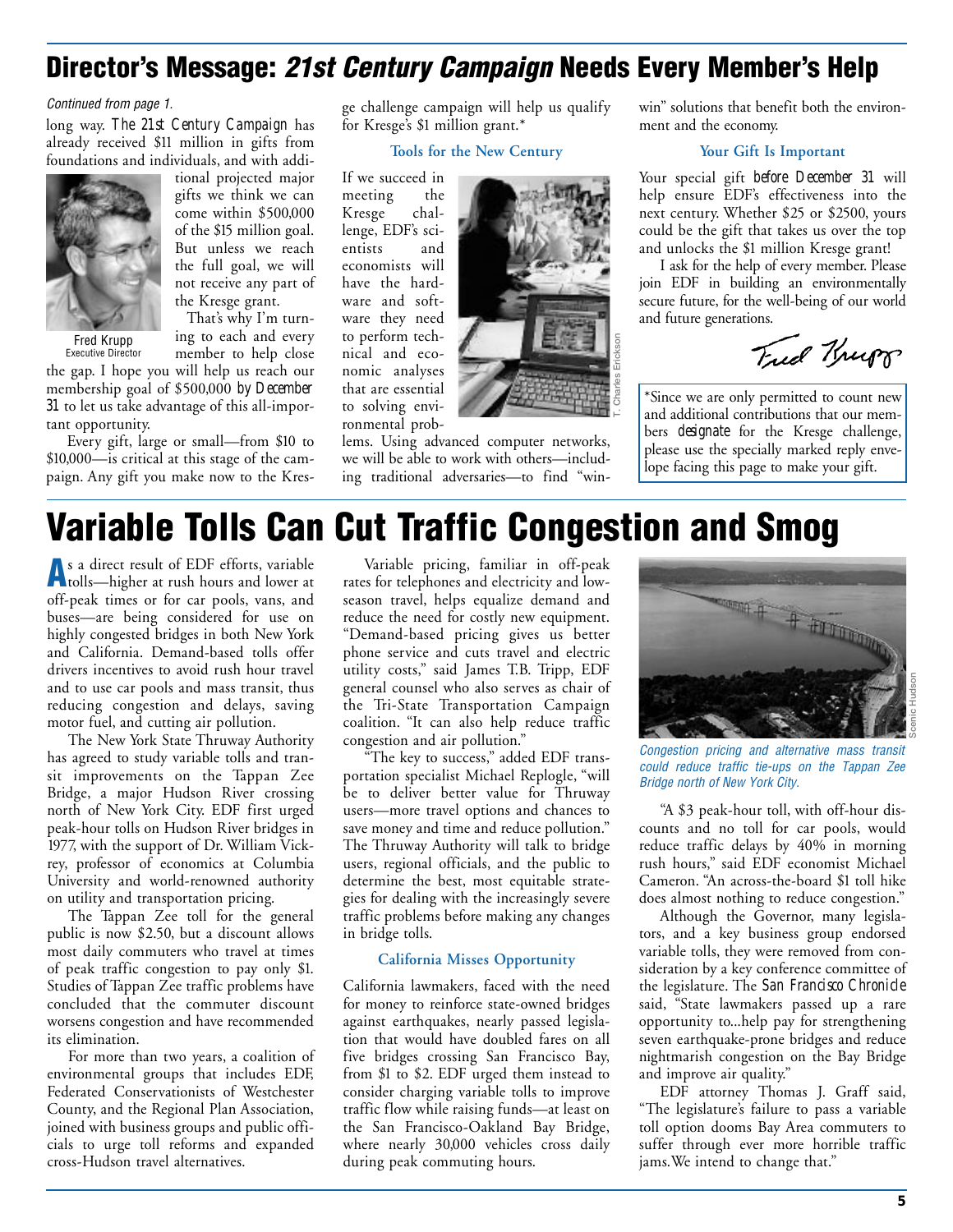# <span id="page-5-0"></span>**EDF People Ecologist David Wilcove's Life is for the Birds**

**T**he bird photos adorning Dr. David S. Wilcove's tidy office compete for attention, like snapshots of favorite friends and family. The exotic Sulawesi crested myna from last summer's trip to Indonesia. The pensive-looking spotted owl Wilcove championed while at the Wilderness Society. The mighty harpy eagle, a memory from his 1994 trip to Venezuela. Wilcove hesitates to pick a favorite—after all, he estimates he has seen between a quarter and a third of the world's 9,600 or so bird species over the years. That's a lot of birds, and a lot of memories.

Wilcove is not paid to globetrot and spot birds. He does that on vacations. The rest of the year, this energetic, bespectacled scientist, an ecologist in EDF's ecosystem restoration program, fights for the cause of endangered species in the United States. His passion for protecting biodiversity stems from a deep love of wildlife, a love that began with birds.

An unusually clear Washington D.C. skyline glistens through the window behind Wilcove as he explains that he was fascinated with birds even as a toddler growing up in Buffalo. As a sixth-grader, at the height of the environmental movement of the early 1970's, he developed a broader concern for environmental issues and how they affect wildlife. This concern never wavered. Wilcove majored in biology at Yale, then went on to Princeton to pursue a doctorate in ecology and evolutionary biology. His

#### *"I think all environmentalists are optimists at heart."*

thesis explored the disappearance of songbirds from Eastern U.S. forests as these habitats became fragmented. "It was a sobering project," reflects Wilcove, "because it was in a sense a metaphor for what is happening to wildlife habitat around the world."

Initially, Wilcove expected to join the academic world after earning his doctorate, but the "Sagebrush Rebellion" of the early 1980's changed his plans. He entered graduate school when James Watt held the reins at the Department of the Interior and Ann Gorsuch Burford headed the Environmental Protection Agency. Laws protecting wildlife, clean air and water, and parks were under fire, and environmentalists fought an uphill



As a committed ecologist and birdwatcher, protecting birds and other wildlife is exactly what David Wilcove wants to do with his life.

battle to keep them strong. "At about the beginning of my second year in graduate school, I made the decision that when I got out, I wanted to work full time for the environment."

After Princeton, Wilcove moved to Washington and worked for a year at The Nature Conservancy, studying the rare species of Virginia. Then he spent five years at the Wilderness Society, working with economists and attorneys to protect ancient forests and the species living in them.

Since joining EDF's staff in the summer of 1991, he has taken on three projects of which he is especially proud. First, in 1993, he published a study of how rare a species must become before the Federal government will put it on the endangered species list. "We were able to show that by the time most species are listed, their populations are so small that there is a strong possibility of extinction and a very difficult uphill battle to recover them."

Second, he is working on the Safe Harbor program with attorney Michael J. Bean, chair of EDF's wildlife program, and EDF economist Robert Bonnie. The program develops economic incentives to encourage private landowners to protect and restore habitat for endangered species, such as EDF's work in the Southeast to assist the endangered red-cockaded woodpecker.

Talk of a third project sends Wilcove racing to a gray file cabinet. A few seconds later, he is rifling through a file of colored maps of the United States. Wilcove is working with Princeton scientists on a "hot spots" project that will pinpoint areas with the greatest concentration of all types of endangered species, from insects to mammals. "Our findings lead me to believe that we can target critical areas for protection and incentives, and protect a great many endangered species on a relatively small amount of land."

Despite many dire predictions of looming extinctions, Wilcove remains upbeat about the future of biodiversity, and thinks he has plenty of company. "I think all environmentalists are optimists at heart," he says. "I wouldn't be doing this work if I didn't think we were making progress."

Wilcove's hard work and optimism rub off on colleagues. "I often use David as an example to my students of what very productive and important career paths ecologists can take," says Oregon State University professor Dr. Jane Lubchenco, president of the American Association for the Advancement of Science and a member of EDF's Board of Trustees.

Adds Michael Bean, "David is an exceptionally talented writer, an exceptionally committed ecologist, and a remarkably humorous and fun person to work with."

So what does Wilcove do when he's not working to save species or chasing birds in distant lands? "I am an avid but uninspiring swimmer and runner," he says with a chuck-

#### *"We can protect a great many endangered species on a relatively small amount of land."*

le, "and I like writing." He has written natural history articles for *Wilderness*, *Wildlife Conservation*, *Audubon*, and other magazines, and coauthored a book on Southwestern ecosystems, *Defending the Desert*. Currently he is writing a book on the wildlife of the United States.

And what would he like to do in the future? "More of the same. I get paid to go out and protect endangered species—you can't beat that," Wilcove says, with a growing smile. "Though I hope I can spend more time birdwatching."

**By Howard Youth**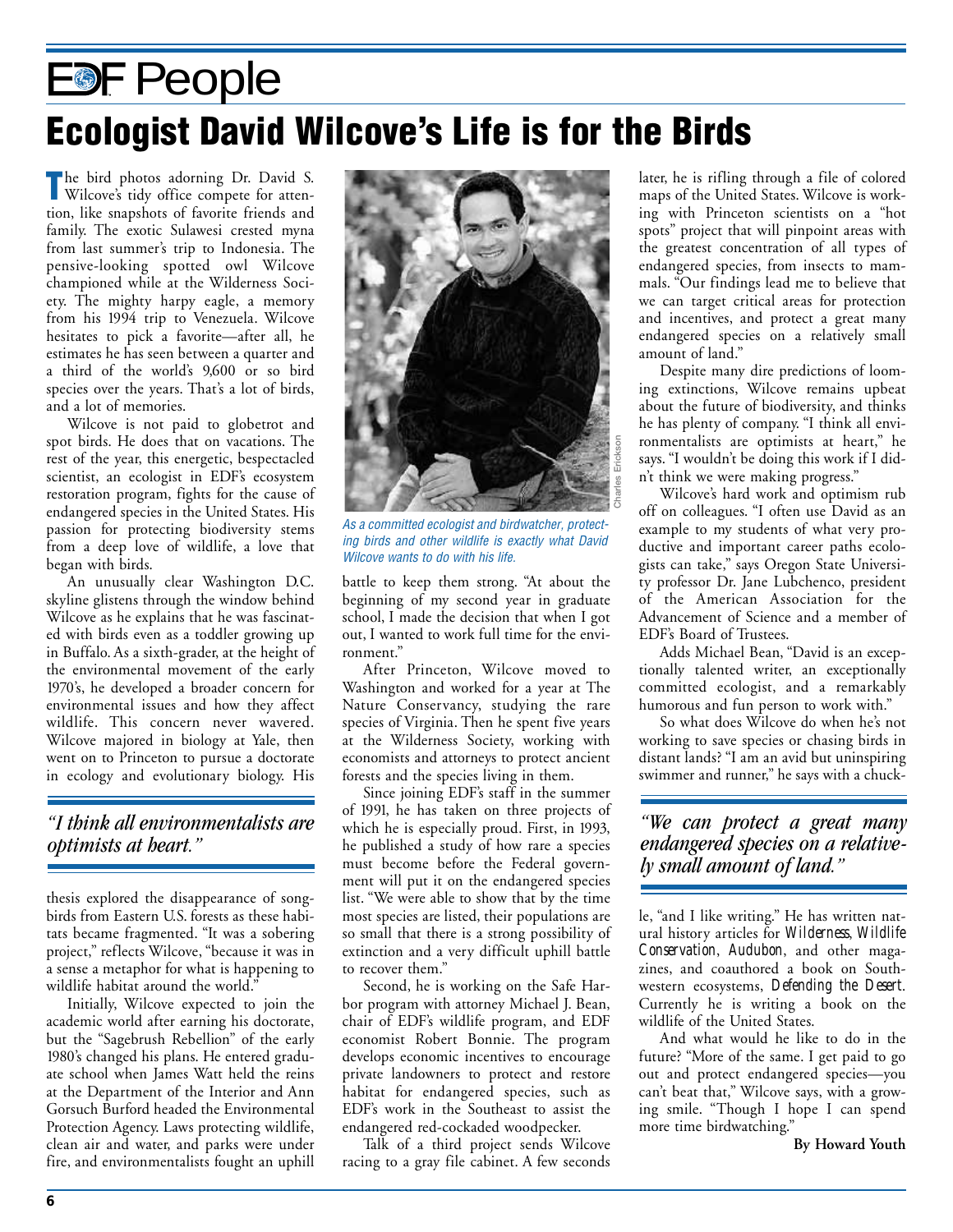## <span id="page-6-0"></span>**Population Growth Could Affect Global Warming**

By Drs. Stuart R. Gaffin and Brian C. O'Neill, climatologists in EDF's New York office, and Dr. John Bongaarts, Vice President, Research Division, The Population Council, New York.

**O**f the many changes forecast for the 21st century—new technology, resource depletion, loss of biodiversity, global warming—projections of world population growth probably conjure up the most vivid images in the public's mind. It is hard not to form strong mental pictures when we think of today's crowded cities and then learn that world population is currently expanding at the rate of nearly one billion per decade.

Although world population a century from now is anyone's guess, projections of population in the next several decades are arguably among the more accurate estimates we have about the future. The socalled "population momentum," associated with the many young people now alive who will eventually have children of their own, makes a planet of around 8 billion people in 2025 very likely.

Vivid images notwithstanding, do we really know what a world of 8 or more billion people will look like, compared to the 5.8 billion today? This is tantamount to asking, do we understand the linkages between population growth and environmental change? The answer to these questions has to be "No," considering the separation of these issues at two recent global conferences. The 1992 Earth Summit Conference in Rio de Janeiro focused on many environmental issues but largely overlooked population. The 1994 Conference on Population and Development in Cairo led to a comprehensive Program of Action but largely overlooked the environment.

Study of the linkages between population and the environment might have prevented



the gap evident between Rio and Cairo. Until such linkages are clarified, the "population-consumption debate" will rage on. Developing countries, with the highest population growth rates, are understandably sensitive to the widespread tendency to blame all environmental problems on population without considering the relative contribution of other factors such as consumption.

#### **A Mathematical Model**

With these issues in mind, EDF has begun a new joint effort with The Population Council, focusing on one specific environmental issue: global climate change. In this effort, the authors are working to quantify the relationship between population and emissions of greenhouse gases (principally carbon dioxide,  $CO<sub>2</sub>$ ) that lead to global warming. Such work will be important to upcoming negotiations on ways to limit emissions in the future.

The new study borrows a method first developed by scientists Paul Ehrlich and John Holdren to examine the environmental impacts of population in general. Their equation is sometimes called the "IPAT" model:

#### *<i>I* (environmental impact) = *P* (population)  $x$ *A (affluence per person)* x *T(technology).*

When applied to global warming, *I* represents total  $\mathrm{CO}_2$  emissions and  $\mathit{T}$  stands for the amount of  $\mathrm{CO}_2$  emitted per dollar unit of income.

Several analysts have already used this method to explore the relationship between population and greenhouse gas emissions. However, they have often failed to take a few necessary precautions such as dividing the world population into many regions and, to the extent known, allowing for interactions between the  $P$ ,  $A$ , and  $\overline{T}$  factors. Our work is new in that we are the first to apply the model (with precautions) to study the role of population growth in stabilizing atmospheric  $CO<sub>2</sub>$  at target levels ranging from 450 to 750 parts per million (ppm), the targets considered by the Intergovernmental Panel on Climate Change.

Our modeling indicates that population may be a key variable for stabilizing atmospheric  $CO<sub>2</sub>$  in the long term and that the CO<sub>2</sub> target chosen will affect the extent to which population polices help meet the goal. In general, we find that stabilizing climate is much easier with lower population growth. To quote a result from the model, if population follows the UN high path (see graph),  $T$  (CO<sub>2</sub> emitted per dollar unit of income) has to be reduced 80% below its projected "business-as-usual" value in the year 2100 to stabilize  $CO<sub>2</sub>$  concentrations at 650 ppm. If instead the world were to follow the UN low projection, then achieving stabilization at 650 ppm would require only a 10% reduction in *T* below its projected business-as-usual value.

For 450 ppm (the level EDF advocates), the corresponding reductions required are 90% and 75% respectively. In this case more of the reductions would have to come from other strategies, such as reduced consumption, improved energy technology and efficiency, or switching to lower carbon intensity fuels.

#### **What Population Policies Are Available ?**

Population policies aim to bring down fertility rates, the average number of children born to a woman during her reproductive years. The desirable means to reduce fertility rates are all non-coercive and focus on

#### *These options constitute one excellent "no-regrets" climate change policy.*

improving the well-being of women.

The most obvious first step is to help women avoid unwanted pregnancies. More than 100 million women in developing countries do not want to get pregnant but are not practicing contraception. Voluntary family planning programs of high quality can provide needed information and access to contraception.

Fertility declines can be accelerated by improvements in girls' education, greater gender equality, and reductions in child mortality. Even today's population momentum can be partially offset by raising the average age of onset of childbearing through increasing secondary school education for girls and by efforts to reduce premature adolescent pregnancy.

All of these population policy options are desirable in their own right because they improve individual welfare directly. Our work shows that they may also be important for stabilizing global climate. Thus they constitute an excellent "no-regrets" climate change policy. By looking at the whole picture, we will realize a unique opportunity to achieve simultaneous environmental and socioeconomic benefits.